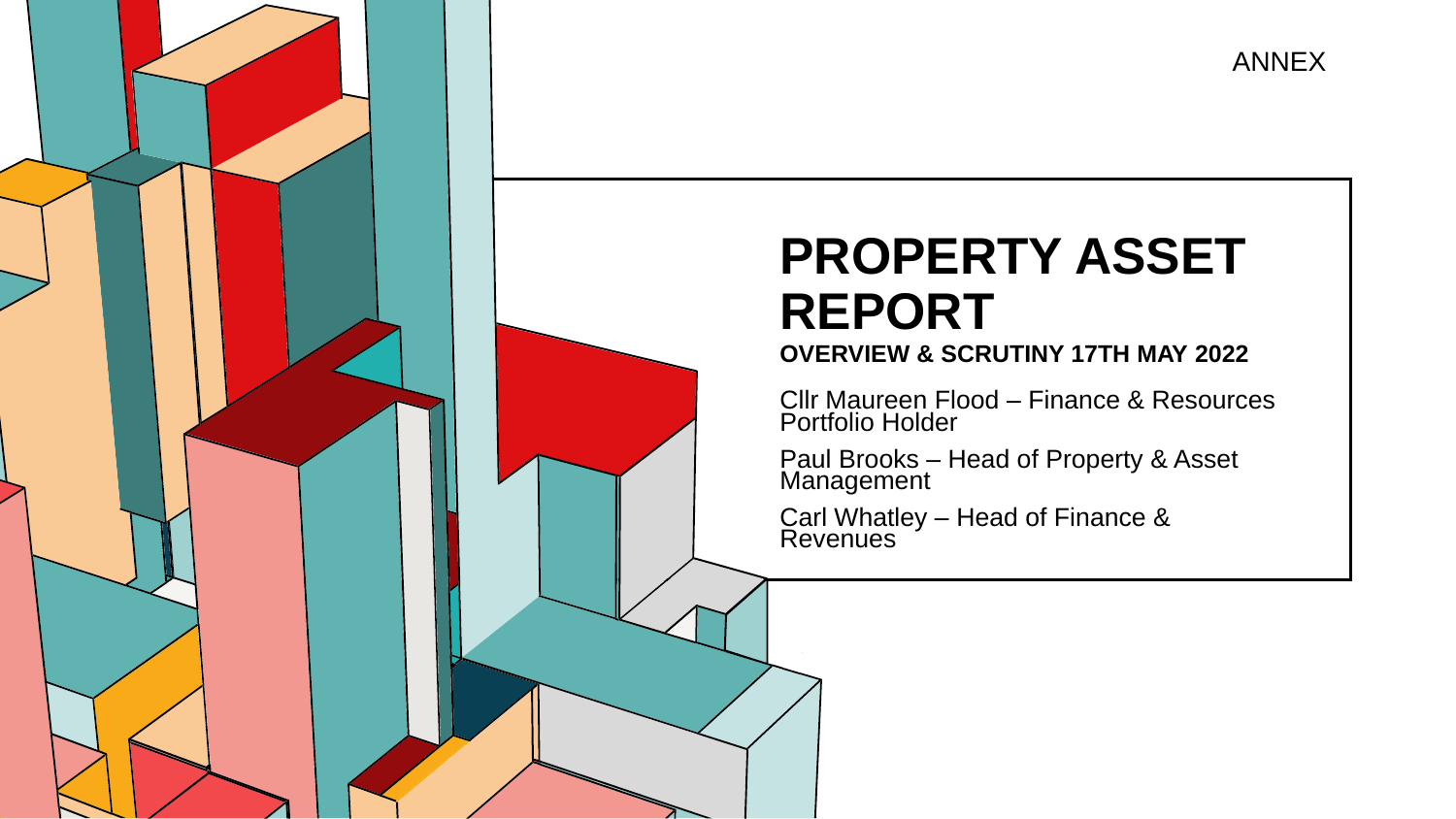## **MARKET UPDATE**

- **Logistics is king –** supply is running a few months ahead of demand, rents in SW quadrant from London increasing 25p psf per quarter, land values £2-5m per acre (higher than residential) investment yields historic lows .
- **Retail, except out of town and food, struggling**  with rents falling, incentives rising, tenants moving from bricks to clicks. Some smaller niche centres doing well. DIY trading well, logistics buying up sites for change of use – rents cheaper or comparable. Councils buying centres to revitalise.

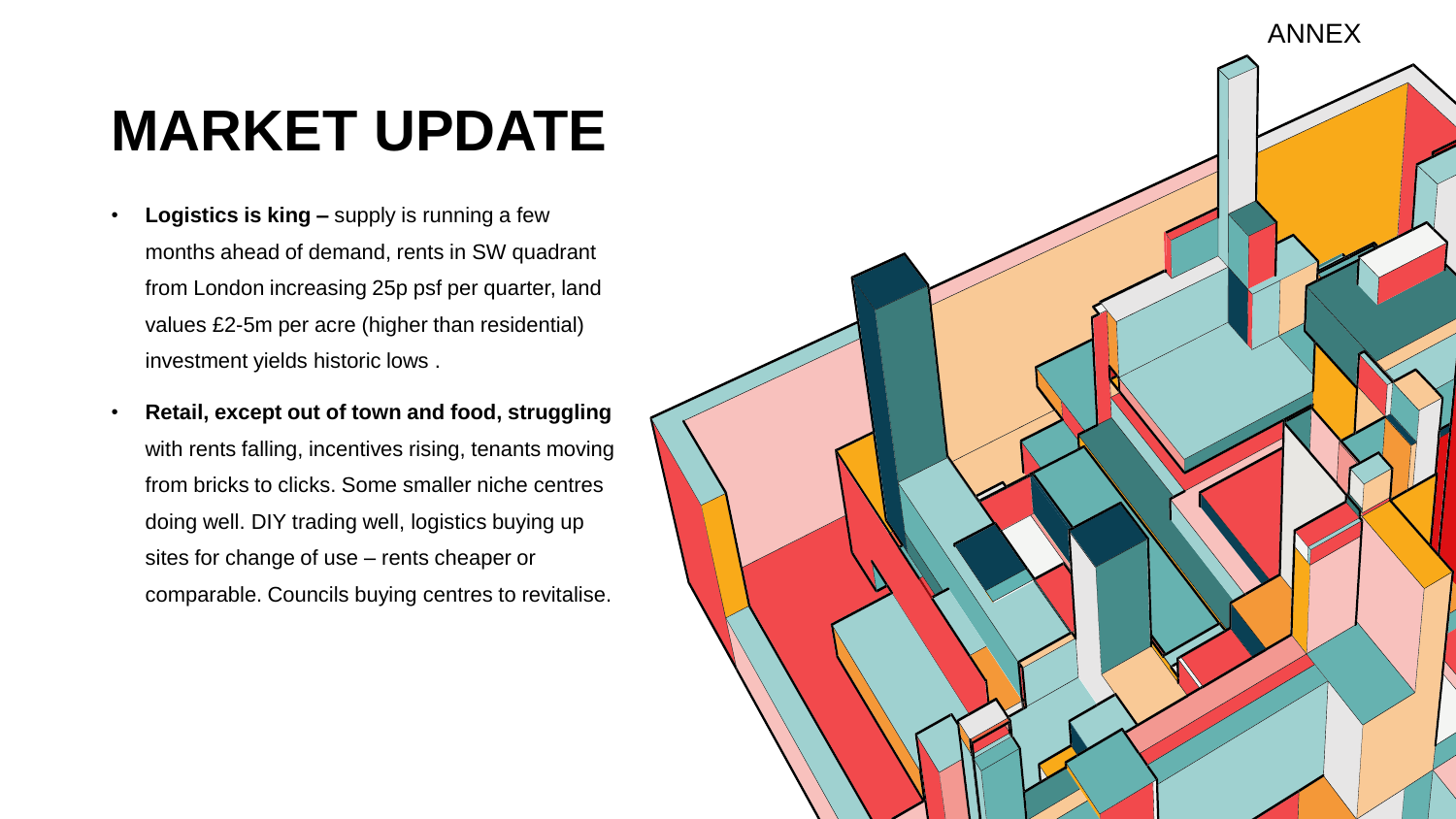## **MARKET UPDATE 2**

- **Offices in a hiatus**  many looking to residential use or conversion to residential. Serviced offices resurgent as shorter lease terms popular.
- **Alternatives of interest** with RPI/CPI uplifts, solar farms, commercial leisure, childcare and medical investments . Ground rents sought after as secure income.
- **Energy and fuel costs** turning spotlight on supply contracts, sustainable energy, running costs, electric car points, service charge caps.

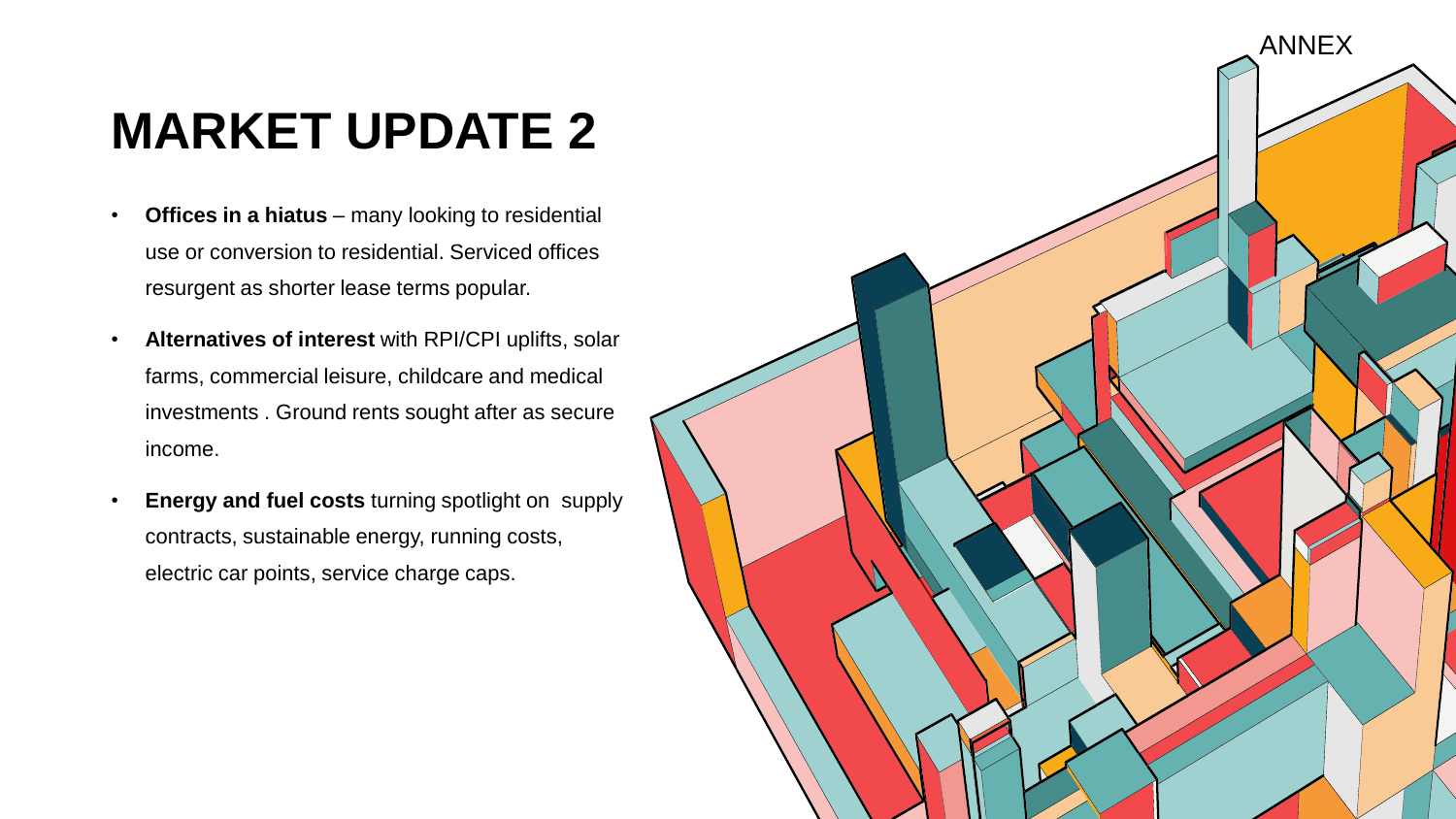# **THE TVBC PORTFOLIO**

### INDUSTRIAL

• Centered on Walworth and Portway

## RETAIL

- Chantry Centre
- North Baddesley
- Viney Avenue
- McDonalds/Mole Valley Farmers/Electrical retailers Portway
- Bitterne

## **OTHER**

- Ground Rents mainly industrial
- **Tesco Local**

### RISKS

• Lower risk on ground rents – very secure income

ANNEX

- Market shifts
- Local market reliance on a few industries/occupiers
- Infrastructure capacity
- Commercial/legal losses incl tenant failure
- Increased costs: lower income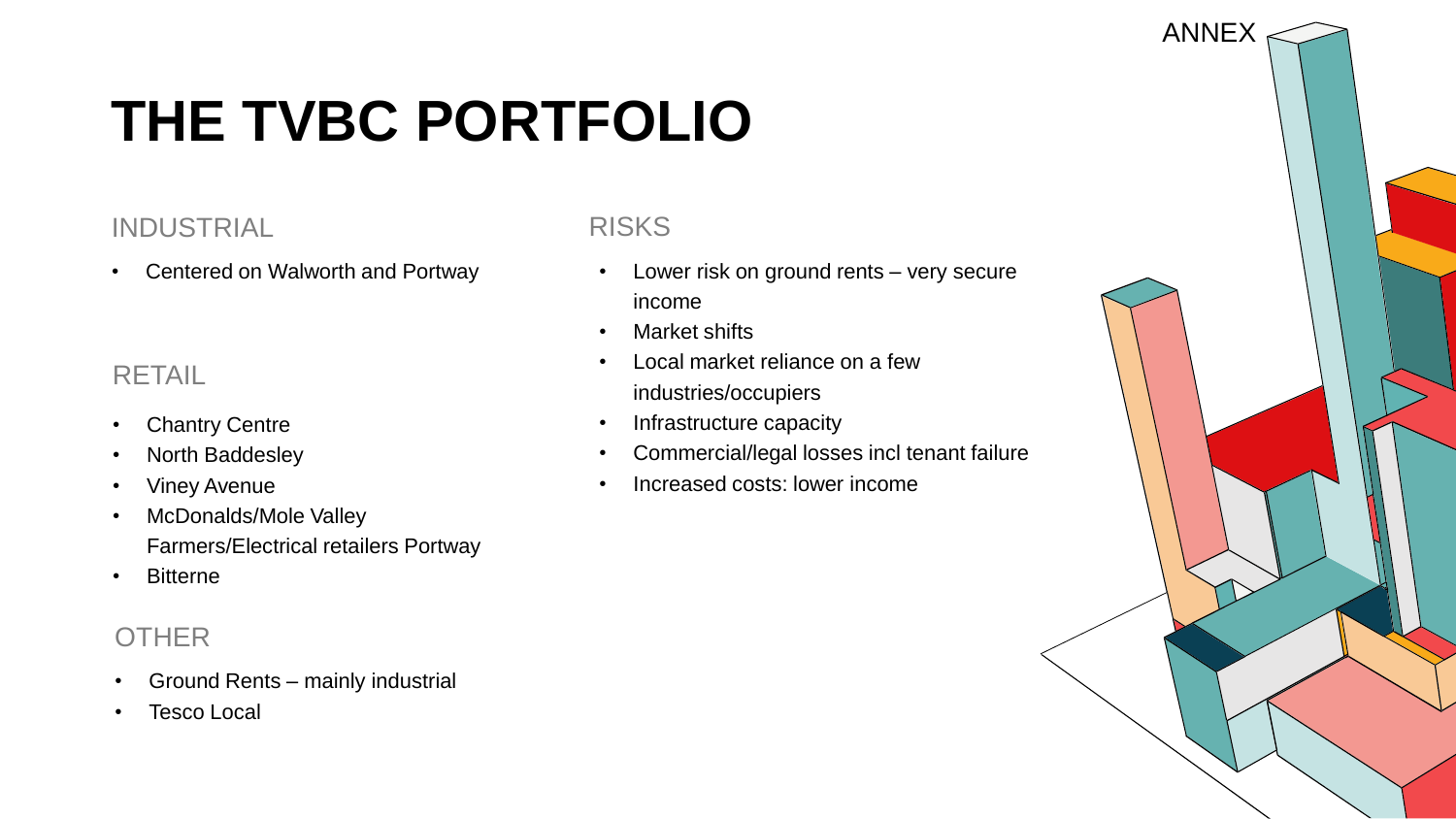

## **ANNUAL INCOME OVERVIEW**



Neighbourhoods Shops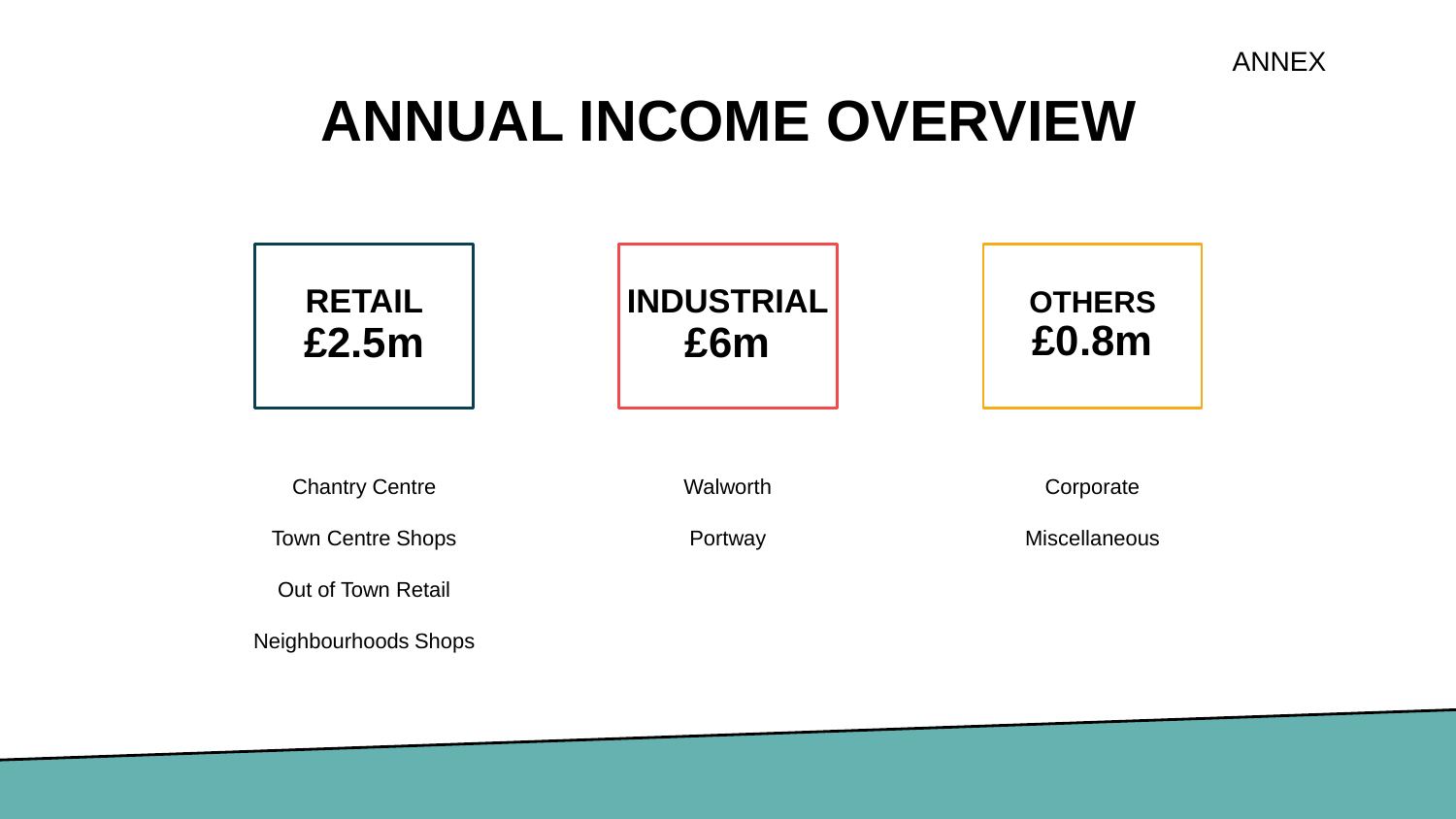

## **ASSET VALUE HIGHLIGHTS**

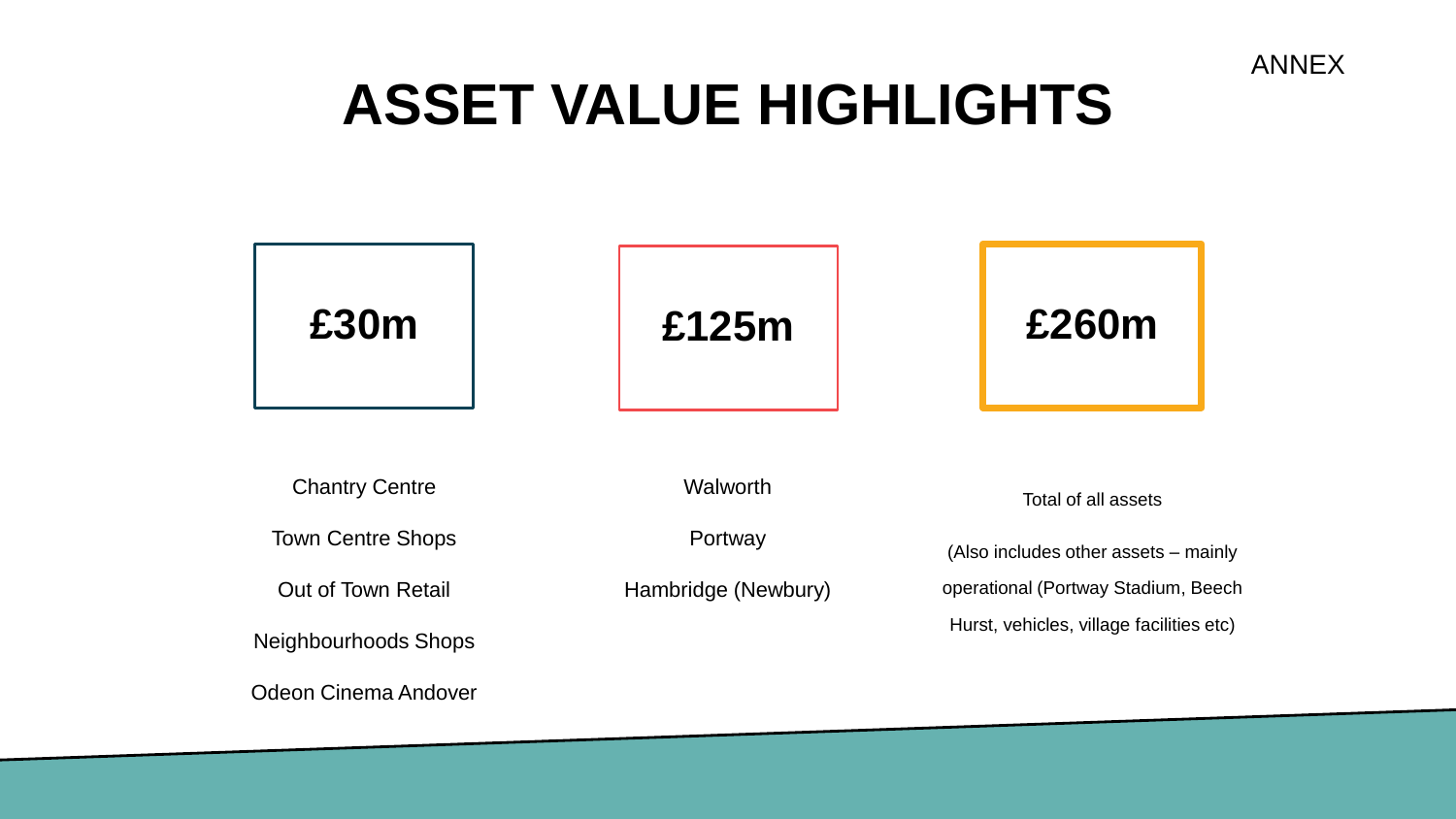#### ANNEX

# **MANAGING THE ESTATE**

### IN HOUSE TEAM

Head of Service Estates Team of 4 Buildings team of 7

### KIER PROPERTIES

Asset Manager 2 Enterprise centre staff Development Manger

## EXTERNAL CONSULTANTS

For specialist advise

## INTERIM STAFF

Short term support – e.g., during recruitment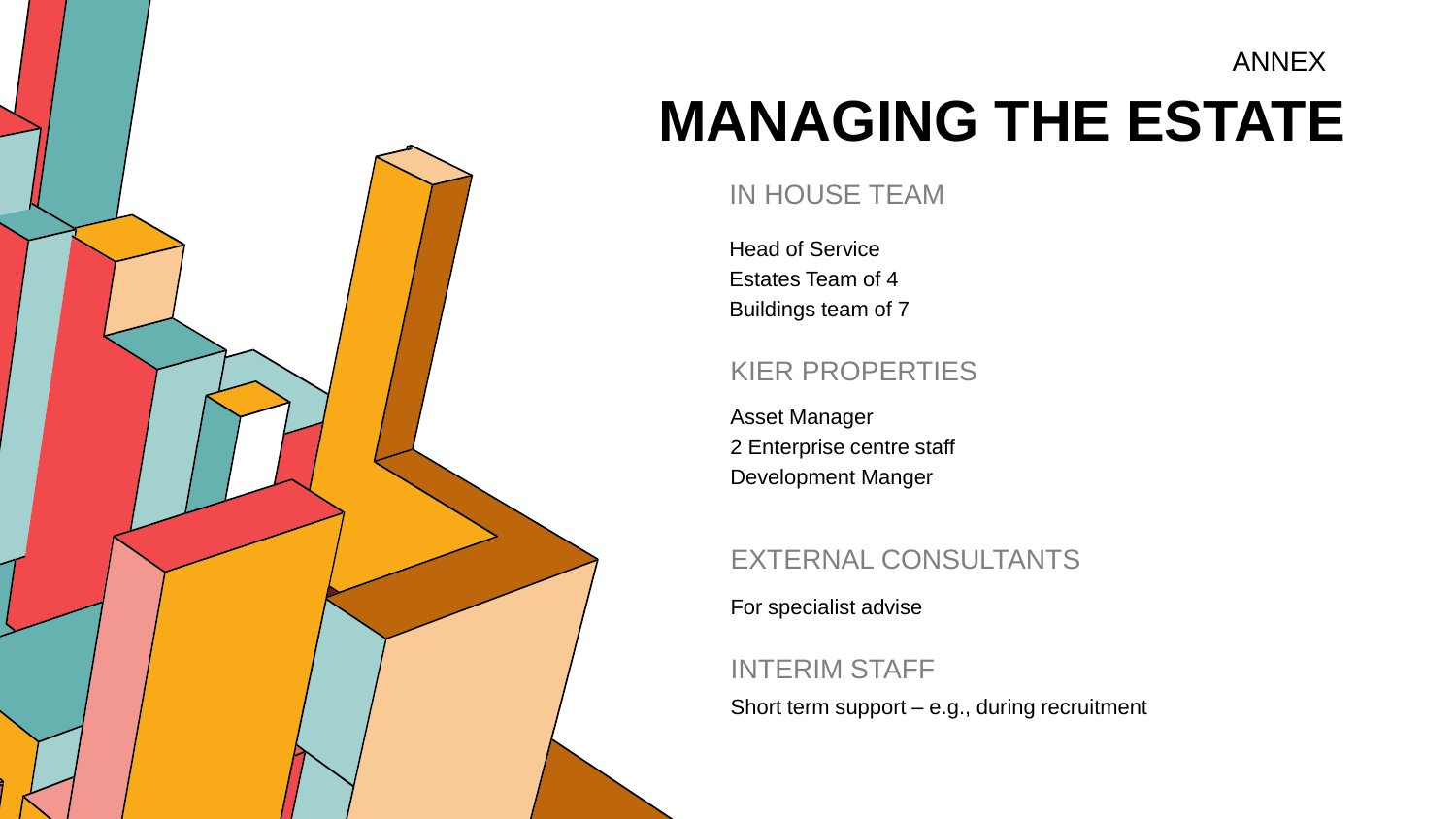## **PROJECT ENTERPRISE INVESTMENTS - 1** ANNEX

Introduced in 2014 as a way to increase income by utilising cash reserves.

Almost £30M spent on commercial and residential property investments in past eight years.

| <b>Total</b>                              | 29,602 |
|-------------------------------------------|--------|
| Renewable energy on own sites             | 51     |
| Residential investment within borough     | 2,885  |
| Commercial investments outside of borough | 12,395 |
| Commercial investments within borough     | 14,271 |
|                                           | £'000  |

- All residential properties leased to the Council's arm's length housing company, Valley Housing Ltd.
- Renewable energy investment in solar panels at Portway depot.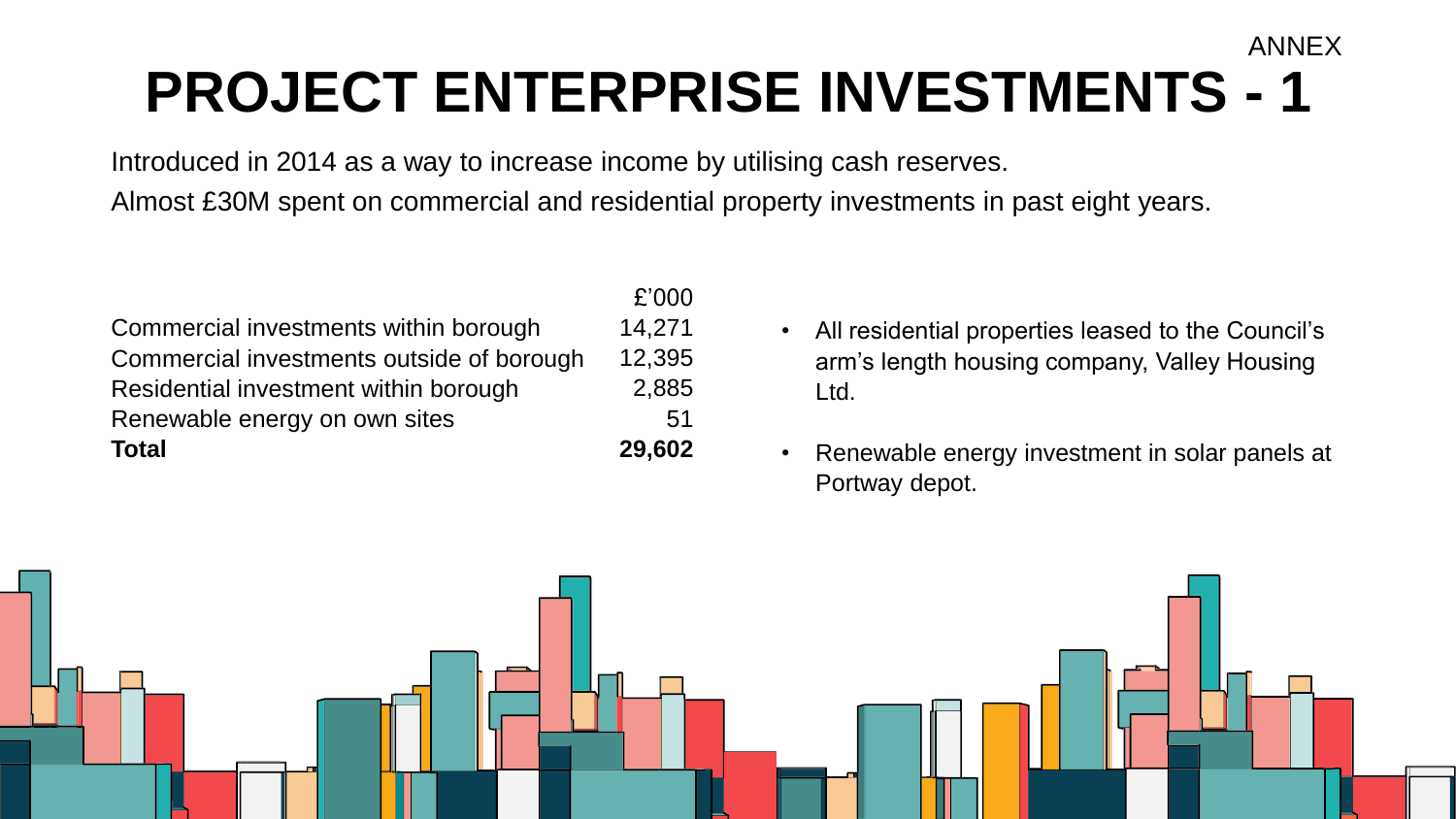# **PROJECT ENTERPRISE INVESTMENTS - 2**

ANNEX

In addition to purchasing investment properties for rental income yield, the Council has also completed two regeneration projects on Walworth Business Park.

| <b>Completed</b>                                                                                                           | <b>Nearing completion</b>                                                                                                                                                                       |
|----------------------------------------------------------------------------------------------------------------------------|-------------------------------------------------------------------------------------------------------------------------------------------------------------------------------------------------|
| <b>Plot 37 – Evolution 50</b><br>A 50,000 square foot warehouse development on a<br>previously dilapidated site.           | <b>Plot 35 - Blueprint Andover</b><br>Construction of two commercial warehouse facilities with<br>a combined area of over 60,000 square feet. Practical<br>completion is forecast in June 2022. |
| Plots 73/74 – Columbus Quarter<br>A four-unit retail development on a previously<br>undeveloped plot on the business park. | One further project has been approved but not yet<br>commenced.                                                                                                                                 |

#### **Advantages of these developments**

- Improved appearance of the business park helping to sustain / improve achievable rents.
- Budget benefit from enhanced business rates collection
- Improved employment opportunities on the business park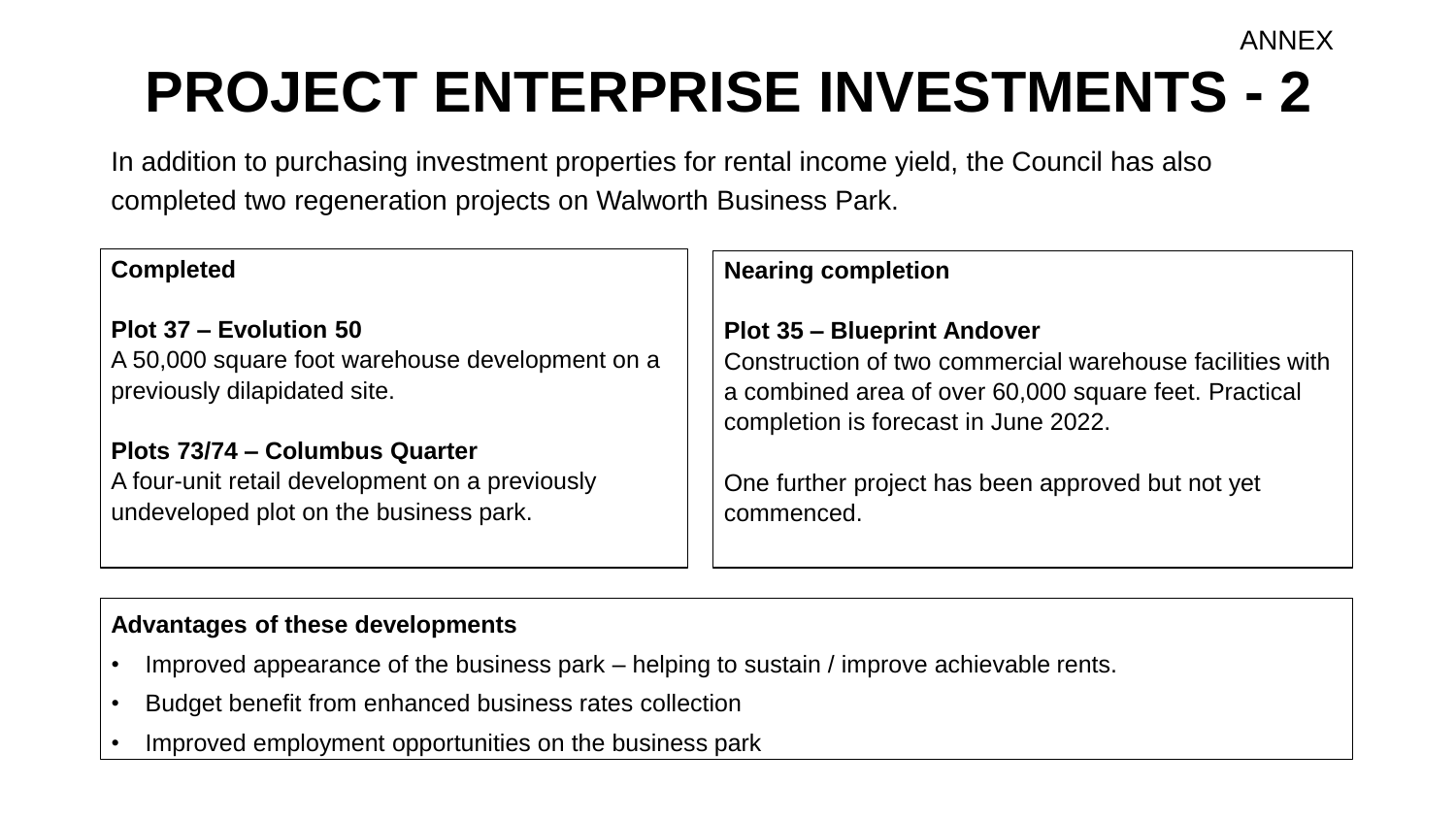ANNEX

# **PROJECT ENTERPRISE – BUDGET CONTEXT**

Project Enterprise income has been critical to managing cuts in central government funding over the past eight years

 $C'$ 

|                                | L UUU     |
|--------------------------------|-----------|
| Total income generated 2021/22 | 2,070     |
| Average Return on Investment   | $7.0\%$   |
| Average cash investment return | $< 1.0\%$ |

By comparison – average income from cash investment portfolio has been below 1% since Project Enterprise inception.

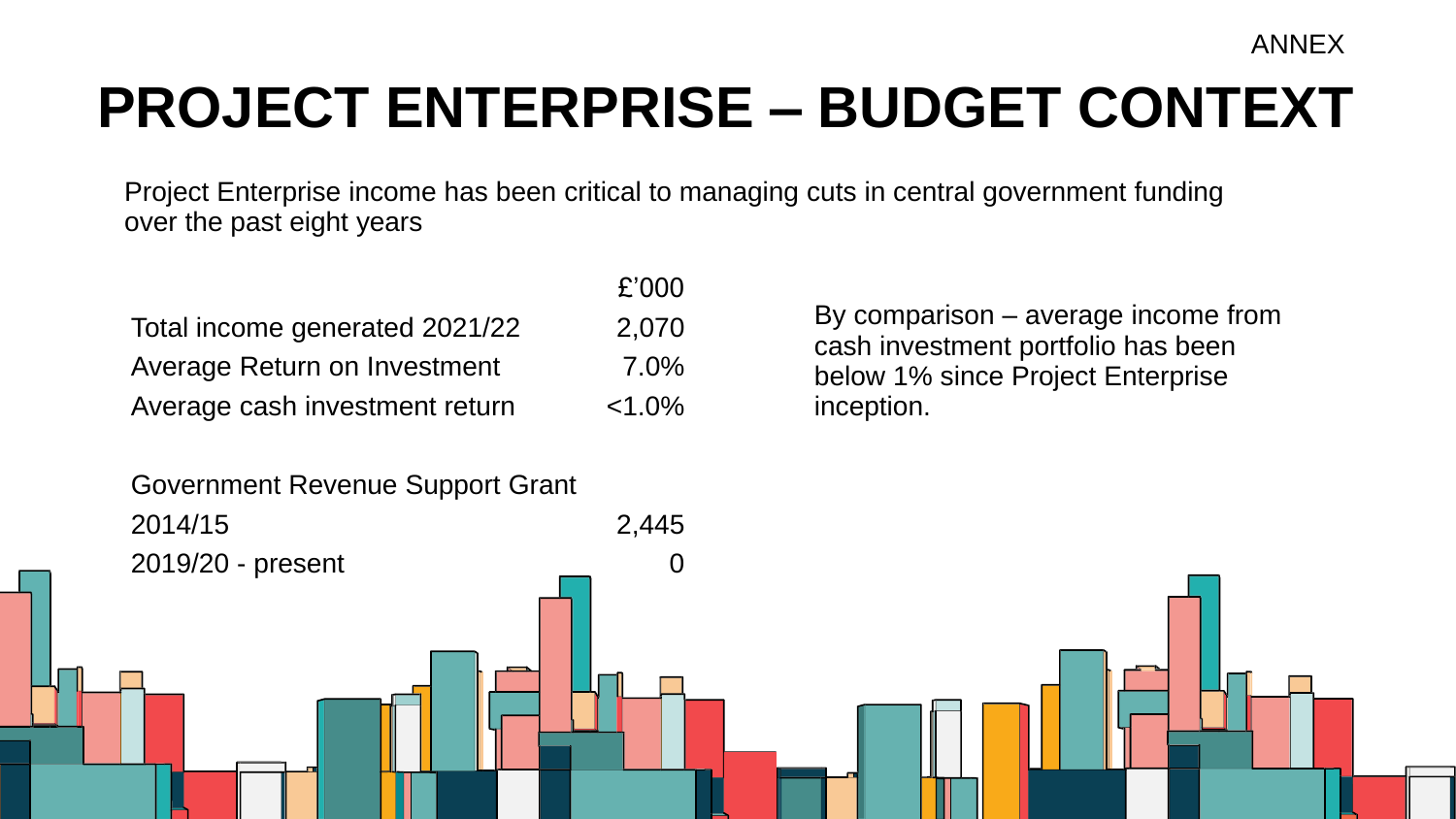# **GROWING THE PORTFOLIO**

## Investment Strategy Two-Stage Gateway for assessing new opportunities

Stage 1 Gateway – Investment Criteria

- Does the Council have the relevant powers?
- Would the investment provide balance to the overall portfolio?
- Is there sufficient reward what is payback period?
- Is the potential return acceptable considering the associated risks?

Stage 2 Gateway – Business Case

- Is the investment in line with the Council's overall aims and objectives?
- Does the Council have the appropriate skills and experience to deliver the project?
- Does the cost / benefit analysis support the project?
- Can the Council afford it? Establish capital, revenue and cash flow implications?
- Establish whether acceptable exit strategies exist?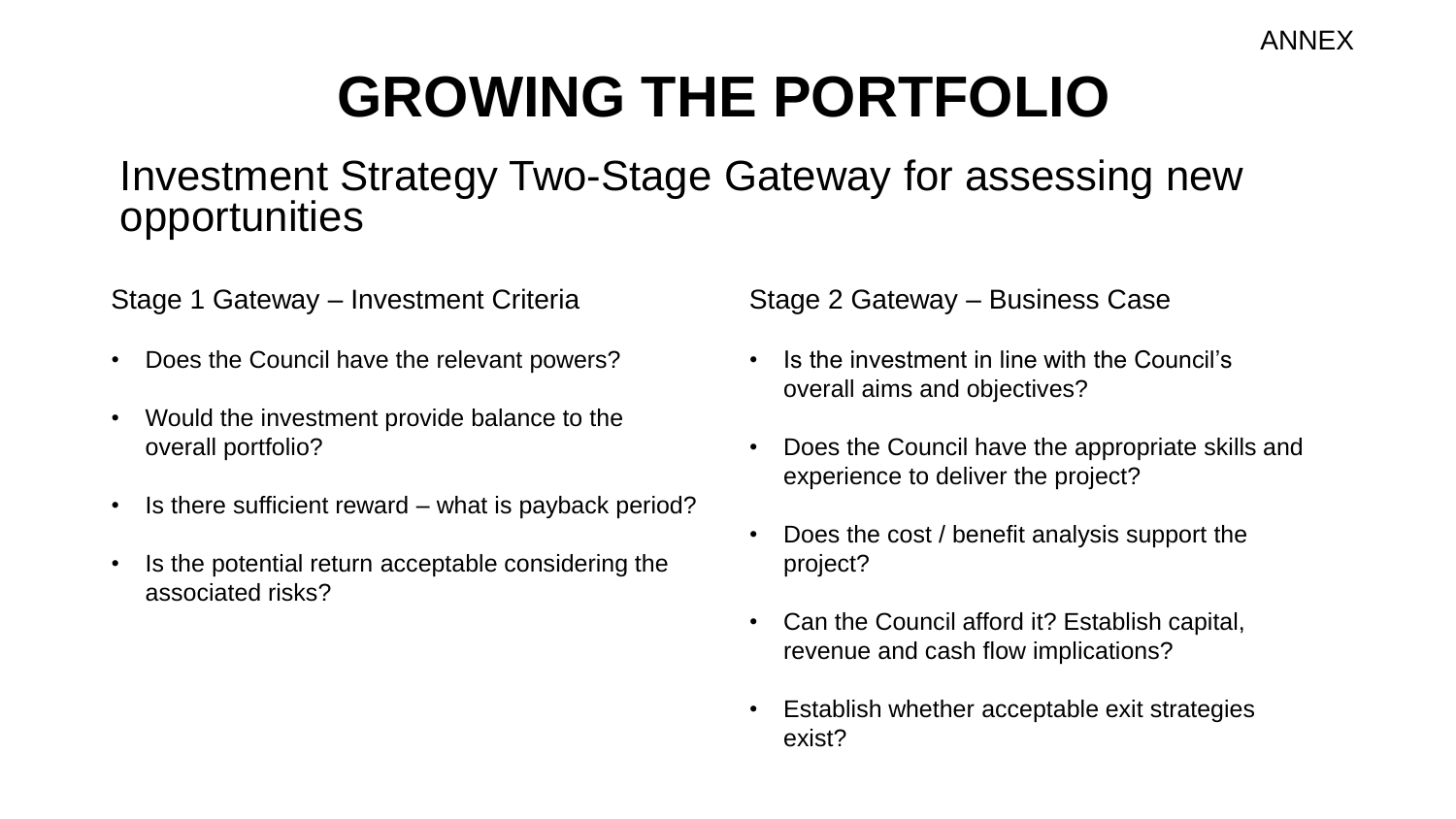## **GROWING THE PORTFOLIO – PRACTICAL IMPLICATIONS** ANNEX

At the time Project Enterprise was commenced, local authorities were encouraged to be more commercial and to seek new ways of generating income.

Following a number of high-profile failings of Councils across the country, rules around commercial property investments have been tightened.

Prudential Code updated in December 2021. Access to PWLB borrowing restricted where capital expenditure for investment purposes is approved.

This has affect on wider capital programme financing and implications where borrowing may have been a preferred source of finance.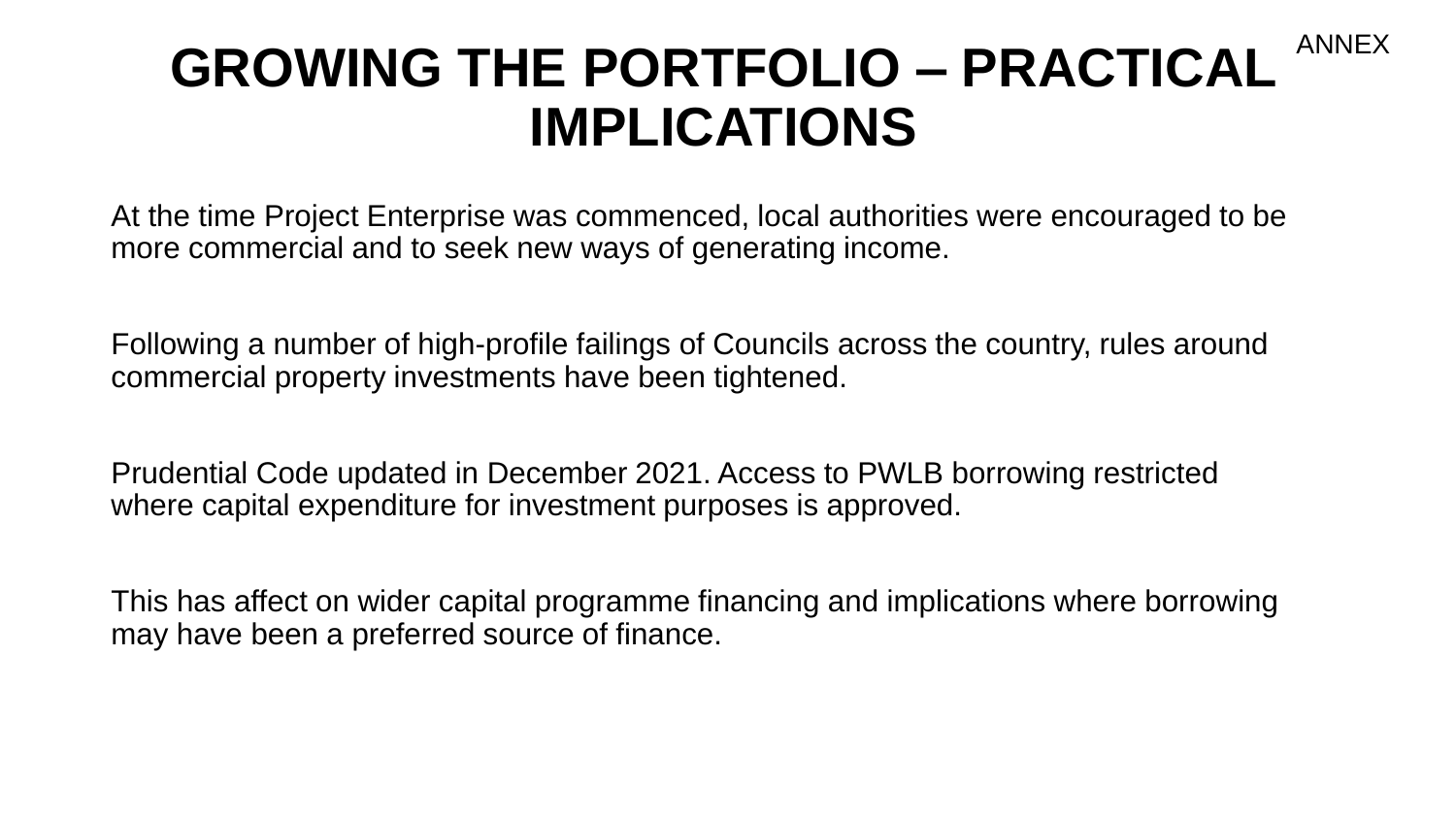## **AFTER THE KIER JV**

### OPPORTUNITIES

- Still have some undeveloped sites
- Brings external development and asset management expertise to improve employment base - vibrant industrial/logistics market
- Affordability is the main draw for our consumers to our product compared to Basingstoke, Southampton etc.
- Embody sustainability in new contract as a requirement rather than financially assessed

### CHALL FNGES

- The number of opportunities are limited compared to **Walworth**
- Is rental and capital growth sustainable?
- Local companies may be priced out
- Sites of other owners will be promoted in competition
- Proximity to residential sites may garner objections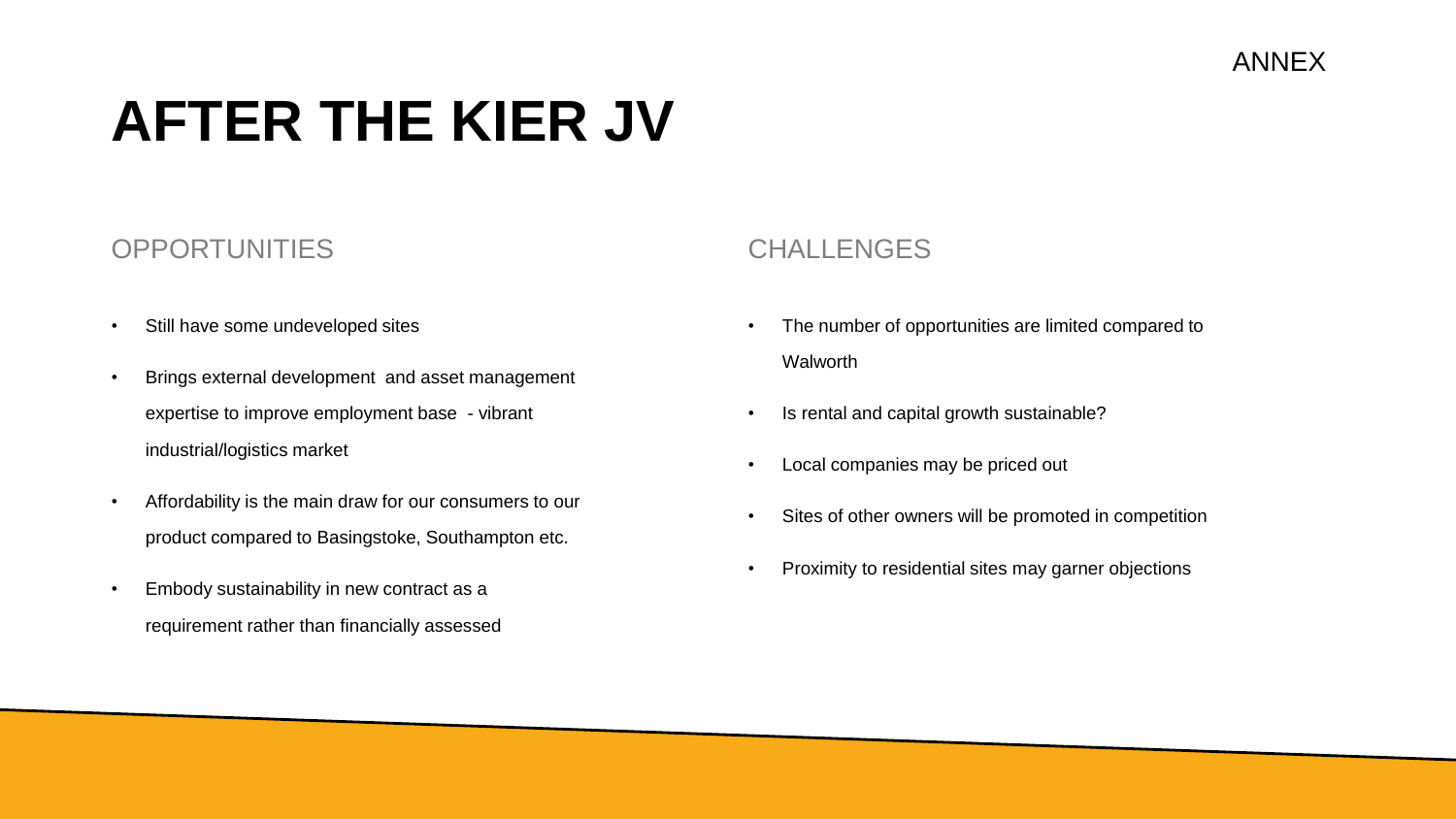## **MEDIUM TERM FINANCIAL FORECAST** ANNEX

The importance of investment property income is clear.

Summaries of the medium term forecast revenue and capital programme are shown below.

#### Medium Term Revenue Forecast

- Potential revenue budget gap of £3.6M in 2023/24.
- Ongoing need to secure sustainable sources of income to enable delivery of front-line services.
- Property market is currently very strong, reducing the potential return from new investments.
- Tighter rules on borrowing make commercial investments harder to approve.

#### Demand for Capital Receipts

- Capital Strategy shows capital receipts reserve fully utilised by 2026/27.
- The Council has major regeneration aspirations in both Andover and Romsey that will require capital investment.
- Capital receipts are one-off in nature, so the timing and extent of any asset disposals has to be carefully considered.